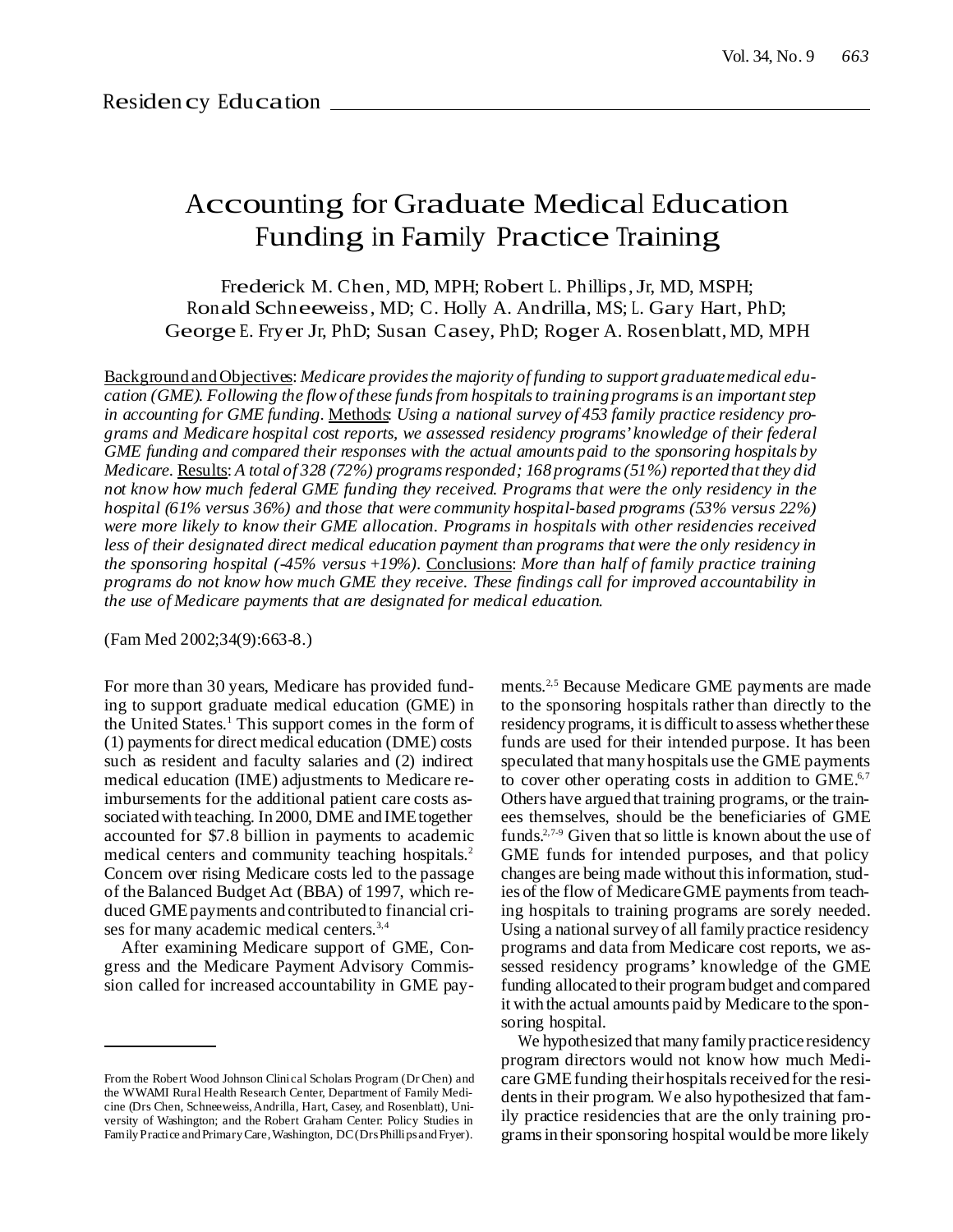to know their GME allocation than those in hospitals with multiple residency programs. Because rural hospitals are dependent on Medicare payments, and BBA reductions may affect family practice training programs in these hospitals, we were particularly interested in the GME funding for rural training programs.<sup>10-13</sup>

### Methods

The University of Washington Rural Health Research Center, the Robert Graham Center for Policy Studies in Family Practice and Primary Care, and the Association of Family Practice Residency Directors collaborated to conduct a survey of family practice training programs.

### Instrument

A 16-item questionnaire was developed to examine the influence of the BBA on family practice training programs. Family practice residency directors were asked, "How much did your sponsoring hospital(s) credit your program's budget report for the DME and IME payments they received through the Medicare program during the last available fiscal year?" Respondents also reported the location and number of fulltime equivalent (FTE) residents at each of their sponsoring hospitals. The questionnaire was reviewed by the University of Washington-affiliated family practice residency network directors and modified accordingly before use.

# Procedures

Questionnaires were mailed to the 476 family practice residency programs listed in the 1998 American Academy of Family Physicians (AAFP) *Directory of Family Practice Training Programs.* Two subsequent mailings were conducted to nonrespondents, and investigators personally contacted the remaining nonrespondents.

# Data Analysis

The survey responses were matched with data from sponsoring hospitals in the fiscal year 1997 Centers for Medicare and Medicaid Services (CMS) public user file of institutional Medicare hospital cost reports. This permitted direct comparison of actual GME (DME + IME)payments per resident FTE to each primary sponsoring hospital. We then multiplied this payment rate by the numberof family practice FTEsreported by the training program and added the primary care supplement of 5.6% to our calculation of DME. <sup>14</sup> Programs were classified as community- or university-based programs by the program structure identified in the 1998 AAFP directory. Programs that responded that urbanunderserved or rural training was a "very important" program objective were classified as having an urbanunderserved or rural emphasis, respectively. These

categories were not mutually exclusive. Using the programs' zip codes, we classified their geographic location by rural-urban commuting area codes (RUCA). 15 Military programs  $(n=13)$ , which do not receive Medicare GME, programs in Puerto Rico (n=6), and closed or inactive programs (n=4) were excluded from the analyses. A total of 434/453 (96%) programs responded to the survey, although not all of these programs responded to the GME questions.

The sample had 95% power to detect differences of 20% in the DME amounts. Chi-square and *t* tests were used to determine the statistical significance of differences with SPSS<sup>®</sup> (version 10.0, SPSS Inc, Chicago).

# Results

#### Response Rates

Of the 453 residency programs that were within the scope of this study, 328 (72%) responded to the questions regarding GME. A total of 160 programs (49%) reported the amount of GME theywerecredited by their sponsoring hospital. Some programs reported their total GME; others reported only their IME or DME. A total of 168 programs (51%) reported that they did not know how muchGME theywere credited by their sponsoring hospital. Respondents did not differ from nonrespondents in program type, being the only residency in their hospital, rural emphasis, or rural location (Table 1). Nonrespondents weremore likely to have an urban-underserved emphasis.

### Awareness of GMEAllocation

Community hospital-based programs were significantly more likely to know their GME allocation than university hospital-based programs were (53% versus 22%) (Table 2). As we hypothesized, programs that were the only training program within their hospital were significantly more likely to report knowing their GME allocation (61% versus 39%) (Table 2).

A total of 177 (39%) programs rated rural training as "very important," and 161 (36%) programs rated urban-underserved training as "very important." Residency programs with a rural emphasis weresignificantly more likely to know their GME allocation (57% versus 44%) (Table 2). There was no significant relationship between the importance ofurban-underserved training to the residency program and knowledge of GME funding (47% versus 49%) (Table 2).

### Amount of GMEAllocation

Community hospitals received significantly more GME funding per FTE than university hospitals (\$107,092 versus \$82,702) (Table 3). There was no significant difference in the amount of GME per FTE paid to hospitals whose training programs knew their GME allocation and those who did not (meanGME per FTE \$107,389 versus \$108,183) (Table 2). The amount of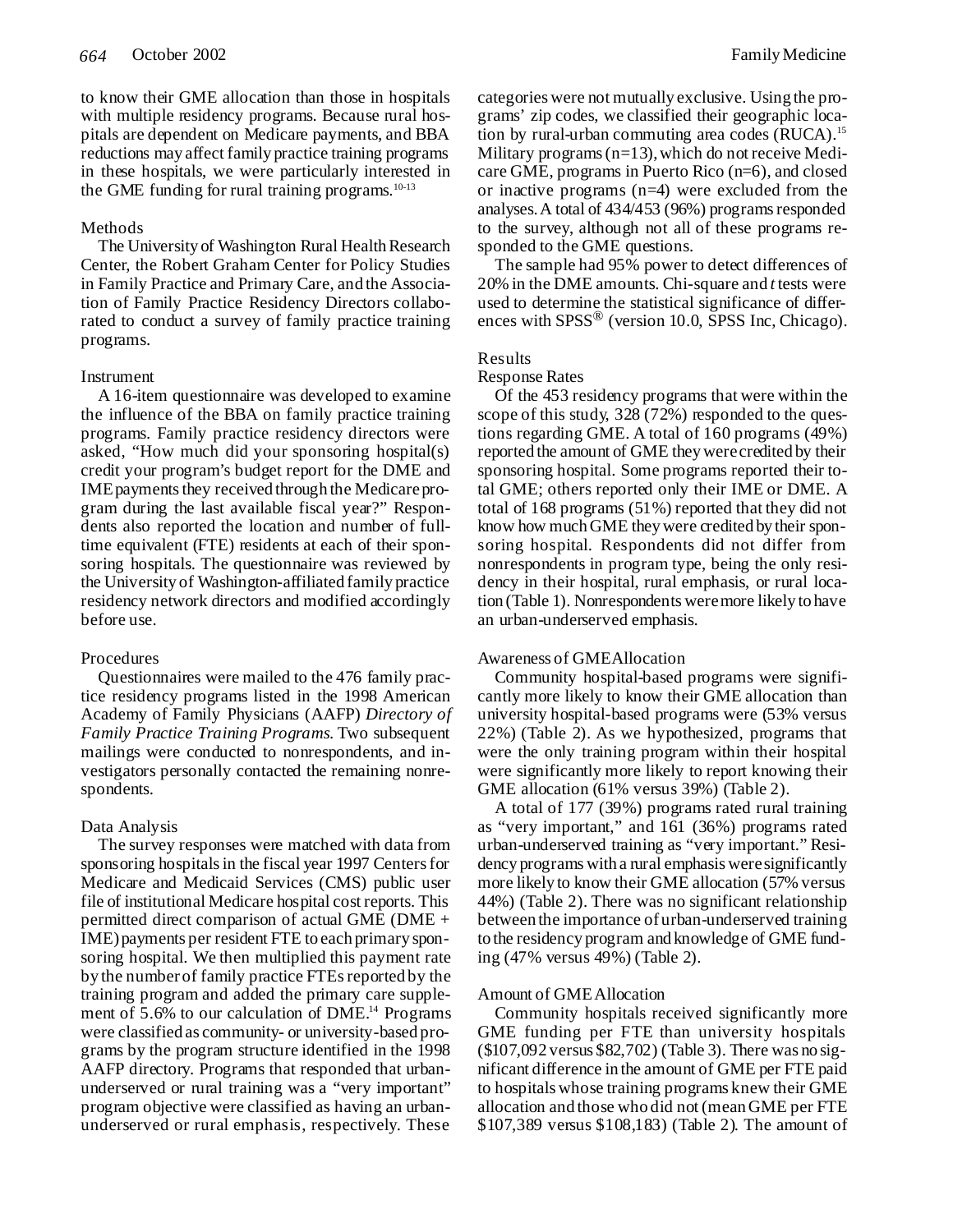#### Table 1

# Characteristics of Respondents and Nonrespondents to GME Questions

|                                                           | Respondents | Nonrespondents PValue* |     |  |  |  |  |
|-----------------------------------------------------------|-------------|------------------------|-----|--|--|--|--|
| Total                                                     | 328         | 125                    |     |  |  |  |  |
| Community-based program (%)                               | 88          | 84                     | .33 |  |  |  |  |
| University-based program (%)                              | 13          | 16                     |     |  |  |  |  |
| Only residency in hospital (%)                            | 51          | 47                     | .47 |  |  |  |  |
| Rural emphasis (%)                                        | 40          | 45                     | .39 |  |  |  |  |
| Urban-underserved emphasis (%)                            | 35          | 48                     | .02 |  |  |  |  |
| Rural location (%)                                        | 8           | 6                      | .39 |  |  |  |  |
| Mean program GME                                          |             |                        |     |  |  |  |  |
| per FTE                                                   | \$107.809   | \$92,684               | .06 |  |  |  |  |
| GME—graduate medical education<br>FTE—full-time eqivalent |             |                        |     |  |  |  |  |

\* Chi-square and *t* tests as appropriate

GME funding paid to hospitals whose family practice programs reported that rural training was "very important" did not differ from other hospitals. Hospitals whose programs reported that urban-underserved training was "very important" received significantly less GME per FTE than other hospitals (\$92,370 versus \$112,725) (Table 3).After removing university hospitalsfromthe analysis, this difference persisted (\$96,948 versus \$114,761, *P*=.04).

Programs were allocated less total GME (DME + IME) than the total amount of GME paid by Medicare Vol. 34, No. 9 *665*

sponsoring hospital. As a result of missing data in the CMS cost report and survey, we were only able to compare the reported DME amounts with the actual DME paid by Medicare for 78 of the 104 programs (75%). The reported amounts of DME did not varymuch from the actual amount of DME paid by Medicare (Figure 1). The mean difference was [\$74,444] (95% CI  $[$187,172] - $38,284$  and was not statistically significant (*P*=.19).

However, programsin hospitals with other residency programs were allocated significantly less DME than the amount of DME paid by Medicare, when compared to programs that were the only residency in their sponsoring hospital (percent difference, -45% versus +19%, *P*=.001) (Table 3, Figure 2). This difference persisted after excluding university-based programs from the analysis.

### Discussion

In this national survey of family practice residency programs, more than half of programs did not know how much Medicare GME funding was allocated to their program by their sponsoring hospital. It is likely that this percentage is even higher because more than 100 programs returned surveys but did not answer the GME questions, and the reason for nonresponse may have been lack of awareness of GMEfunding. Programs that reported they did not know their GME funding almost certainly received funding support but were unable to report how much. Programs were more likely

to their sponsoring hospital (mean difference [\$847,461], 95% confidence interval [CI] [\$1,762,  $025$ ] - \$67,102). This result was not surprising because IMEis paid directly to hospitals for patient care costs. The reported DME, however, should have been close to the amount paid by Medicare since it is designated for the direct costs of training.

Of the 160 programsthat reported their GME allocation, 104 programs reported the amount of DME they were credited by their Table 2

Characteristics of Programs That Reported Their GME Funding\*

|                     | Programs        |             |     |
|---------------------|-----------------|-------------|-----|
| Programs That       | That Did Not    |             |     |
| <b>Reported GME</b> | <b>Know GME</b> | $P Value**$ | #   |
| 53                  | 47              | .0002       | 287 |
| 22                  | 78              |             | 41  |
| 61                  | 39              | .00001      | 165 |
| 36                  | 64              |             | 158 |
| 57                  | 43              | .02         | 130 |
| 44                  | 56              |             | 192 |
| 47                  | 53              | .74         | 111 |
| 49                  | 51              |             | 213 |
| 62                  | 39              | .18         | 26  |
| 48                  | 52              |             | 302 |
| \$107,389           | \$108,183       | .93         | 293 |
| \$2,186,729         | \$2,345,731     | .82         | 204 |
| \$681,648           | \$610,574       | .49         | 198 |
|                     |                 |             |     |

\* n=328

Community-based program (%) University-based program (%) Only residency in hospital  $(\%)$ Other residencies in hospital (%)

Rural emphasis (%) Non-rural emphasis (%) Urban-underserved emphasis (%) No urban-underserved emphasis (%)

Rural location (%) Urban location  $(%)$ Mean program GME per FTE Mean program GME received Mean program DME received

\*\* chi-square and t-tests as appropriate

GME—graduate medical education FTE—full-time equivalent DME—direct medical education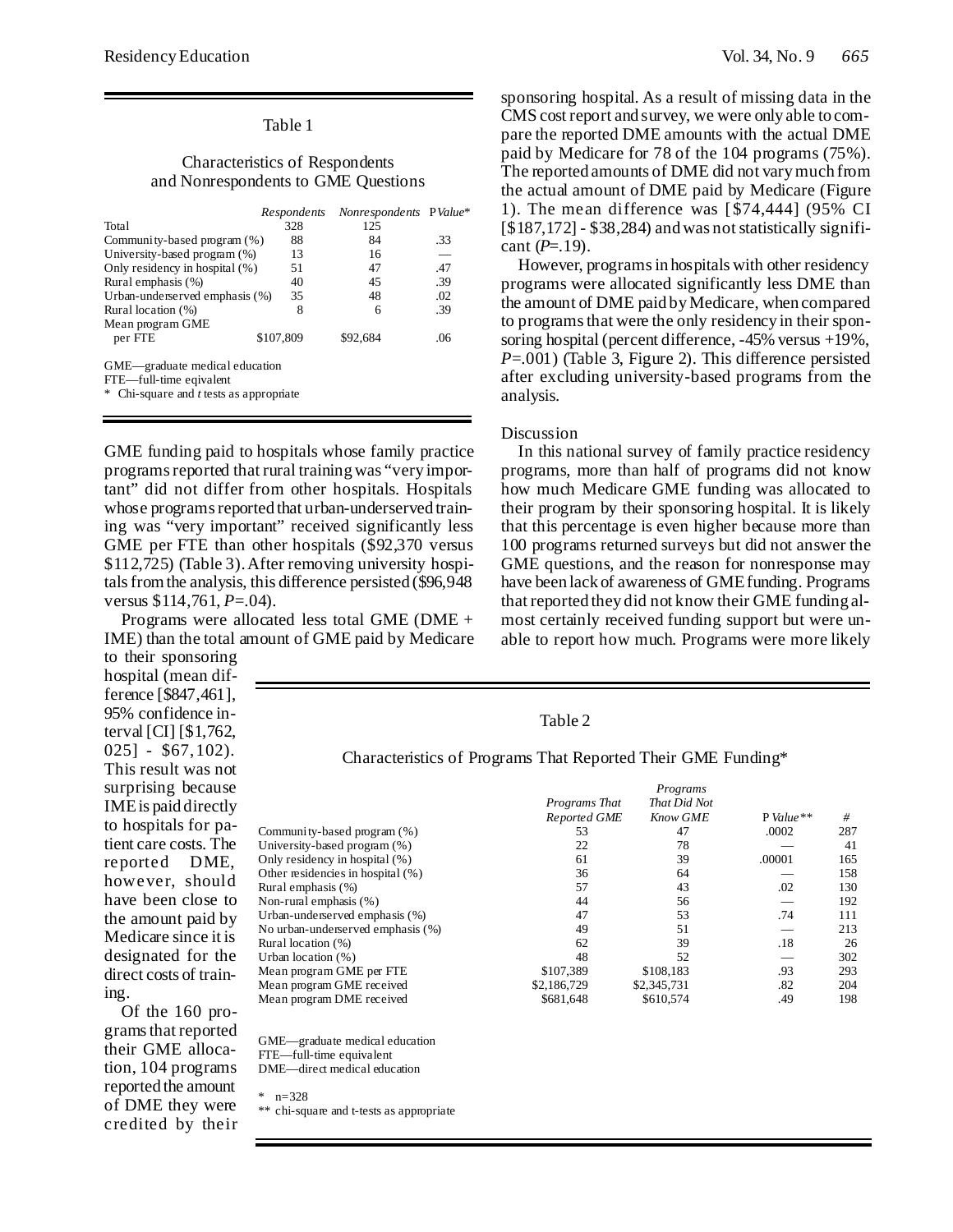## Table 3

# Comparison of GME Reported by Programs With Amount Paid by Medicare

|                               |                      |     | Difference Between<br>Reported and Actual<br>$GME($), n=111$<br># |     | Difference Between<br>Reported and Actual |    |
|-------------------------------|----------------------|-----|-------------------------------------------------------------------|-----|-------------------------------------------|----|
| Type of program               | $GME$ per FTE $(\$)$ | #   |                                                                   |     | $DME$ (\$), $n=80$                        |    |
| Community-based program       | 107.092*             | 346 | $-848,070$                                                        | 106 | $-66,800$                                 | 74 |
| University-based program      | 82,702               | 54  | $-834.551$                                                        |     | $-215.848$                                | 4  |
| Only residency in hospital    | 103.873              | 186 | $-762.304$                                                        | 73  | $42.130*$                                 | 53 |
| Other residencies in hospital | 105.497              | 181 | $-1.075.631$                                                      | 36  | $-321.581$                                | 25 |
| Rural emphasis                | 100.917              | 152 | $-1.193.739$                                                      | 53  | 10.998                                    | 37 |
| Non-rural emphasis            | 107.320              | 224 | $-545.848$                                                        | 57  | $-155.019$                                | 40 |
| Urban-underserved emphasis    | 92.370**             | 146 | $-2.072.683$                                                      | 32  | $-107,040$                                | 18 |
| Non-urban emphasis            | 112.725              | 232 | $-359.688$                                                        | 78  | $-65.545$                                 | 59 |
| Rural location                | 101.998              | 27  | $-170,389$                                                        |     | 158,398                                   | 6  |
| Urban location                | 103.921              | 372 | $-893.033$                                                        | 104 | $-93.847$                                 | 72 |

GME—graduate medical education FTE—full-time equivalent DME—direct medical education

*t* test,  $P \le .05$ 

\*\* *t* test, *P* ≤.01

# Figure 1





\* Figure 1 shows the percent difference between the amount of DME that programs (n=78) were allocated by their sponsoring hospitals and the amount of DME paid to the sponsoring hospital by the Centers for Medicare and Medicaid Services. The difference was not significantly different than zero.

Figure 2

# Percent Difference in DME, Family Practice Only Versus Multiple Residencies\*



\* Figure 2 shows the percent difference between the amount of DME that programs (n=78) were allocated by their sponsoring hospitals and the amount of DME paid to the sponsoring hospital by the Centers for Medicare and Medicaid Services. Dark bars are programs that are the only residency in their hospital. White bars are programs in hospitals with other residencies, which were allocated on average 45% less than the amount paid to their sponsoring hospital, *P*=.01.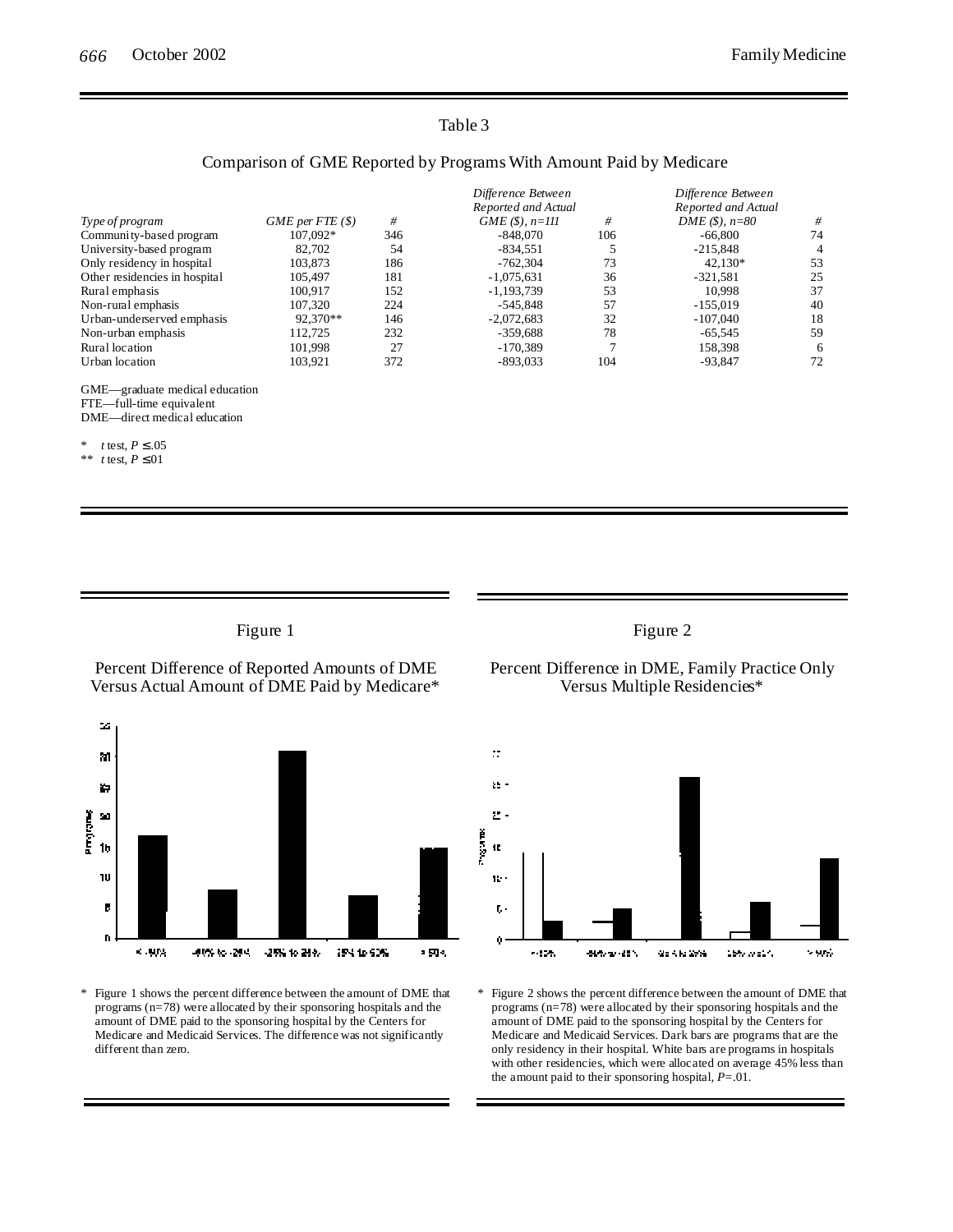to know the amount of GME they received iftheywere community hospital-based and if they were the only residency program in their hospital.

Although we were only able to examine CMS cost report data for 75% of the programs that reported their DME payments, in aggregate we found no statistically significant difference between the DME they reported receiving and theDME actually paid to the hospital by Medicare. Generally, it appears that these training programs received the DME paid by Medicare to their sponsoring hospital. However, separate analysis of family practiceprogramsin hospitals with otherresidency programs revealed that they were allocated significantly less DME than the amount paid by Medicare.Thisfinding suggests that family practice programs in hospitals with multiple training programs are at greater risk of having their DME funds diverted. More importantly,it raises the question of accountability for these public payments to teaching hospitals.

In general, there were not large differences between rural and urban training programs. Programslocated in rural areas did not differ from urban programs in their knowledge of GME allocation or in their GME funding per FTE.AlthoughGME does not tend to be a large part of their budgets, rural hospitals continue to be highly dependent on Medicare funding. In contrast, hospitals that sponsor programs with an urbanunderserved emphasisreceived farless GME perFTE. This finding underscores the variability of GME funding that is often at odds with policy initiatives.

### Limitations

These results are limited by our comparison of 1997 CMS data to the amount of GME funding reported by residency directorsin 1999. Because of increasingGME payments, this comparison would have underestimated the amount of DMEthat the sponsoring hospitals actually received.We only examined the GME funding for each program's primary hospital and also restricted the calculation of expectedGME funding to FTE residents in that primary hospital. Despite these potential biases, most training programs were allocated less than the amount paid to their sponsoring hospitals. We suspect that nonrespondents did not answer the GME questions because they did not know, and it is possible that nonrespondents biased the results. While the overall sample size was sufficient, the power was diminished in the smaller cells containing the DME comparisons. The primary findings, however, remain robust.

# Conclusions

Should family practice training programs know the amount of GME funding, particularly DME, paid to and allocated by their hospitals? The Residency Review Committee requires that family practice programs demonstrate "a plan to ensure the fiscal stability of the

program." <sup>16</sup> Adequate knowledge of the source of income is an important component of a program's budgetary planning.Thebroad ignorance of GME funding found in our study is less likely an indictment of residency directors' knowledge than of hospitals' willingness to disclose this information. Historically, it has been quite difficult for residency directors to find this information. Until this information was recently posted on The Robert Graham Center Web site, residency directors had to request this information from their hospital administrator or purchase the CMS public user files. <sup>17</sup> Our survey did not assess the impact of this closed accounting on family practicetraining programs. It is possible that hospitals allocate funds from other sources to cover training costs. Without hospital administrators' cooperation, these questions cannot be answered. More importantly, open accounting of the flow of these designated funds to teaching programs can reassure the public that these funds are being used appropriately.Against a background of wide variations in the amounts of GME payments to teaching hospitals, the utility of these payments is already under review. 2

The lack of knowledge of GME funding most likely affects all specialties, not only family practice. In fact, family practice training may represent a "best-case scenario" because the majority ofprograms are located in community hospitals and hospitals where they are the only residency.In these hospitals, the training program's intimate relationship with the hospital may assure a complete allocation of DME funds. In addition, family practice program budgets are more accessible because family practice training programs are responsible for the financial operation oftheir family practice centers. In contrast, most specialty training occurs in university hospitals, where there are multiple residency programs, and the flow of GME funds can be more difficult to discern. Increased transparency of the allocation of GME payments could improve the effectiveness of this funding.

There is no doubt that the operating margins in teaching hospitals are dependent on their current sources of income, including Medicare GME payments. Teaching hospitals continue to be threatened by theBBA and the prospect of lower Medicare reimbursements. In a time of national debate about the value of GME funding, our findings contribute to the demand for better accountability of government funding that is intended to support graduate medical education.

*Acknowledgments:* This project was supported in part by the Robert Wood Johnson Clinical Scholars Program (Dr Chen).

This workwaspresentedat the 2001 annualmeeting of the NorthAmerican Primary Care Research Group in Halifax, Nova Scotia.

We thank the American Academy of Family Physicians and all of the residency directors who completed the questionnaire.